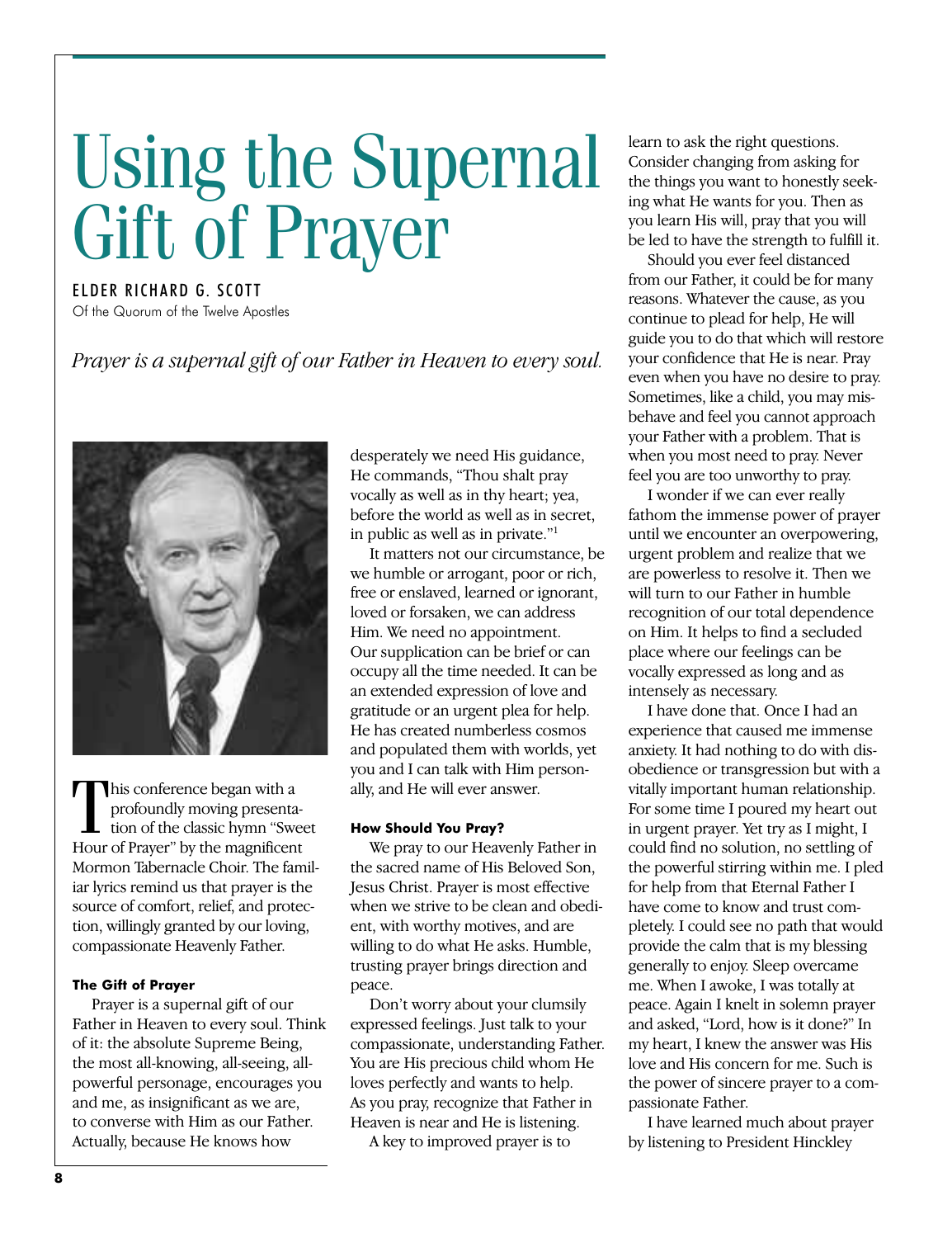offer supplications in our meetings. You can also learn from him by carefully studying the exceptional public prayer he offered at the conclusion of the October 2001 conference for Father's children throughout the world. He prayed from his heart, not from a prepared manuscript. (For convenience that prayer is reproduced at the end of this message. $)^2$ 

Study that prayer, and you will find that there are no vain repetitions, no posturing to impress others, as sometimes occurs. He combines simple words eloquently. He prays as a humble, trusting son who knows well his beloved Father in Heaven. He confides in the certainty that His answer will come when most needed. Each prayer is tailored to its purpose, with a clear statement of what needs resolution, as well as ample expression of gratitude for specific, recognized blessings. His spontaneous prayers are like crafted gems, a silent witness to the fundamental place prayer has occupied in his life for many, many years.

## **How Are Prayers Answered?**

Some truths regarding how prayers are answered may help you.

Often when we pray for help with a significant matter, Heavenly Father will give us gentle promptings that require us to think, exercise faith, work, at times struggle, then act. It is a step-by-step process that enables us to discern inspired answers.

I have discovered that what sometimes seems an impenetrable barrier to communication is a giant step to be taken in trust. Seldom will you receive a complete response all at once. It will come a piece at a time, in packets, so that you will grow in capacity. As each piece is followed in faith, you will be led to other portions until you have the whole answer. That pattern requires you to exercise faith in our Father's capacity to respond. While sometimes it's very hard, it results in significant personal growth.



He will always hear your prayers and will invariably answer them. However, His answers will seldom come while you are on your knees praying, even when you may plead for an immediate response. Rather, He will prompt you in quiet moments when the Spirit can most effectively touch your mind and heart. Hence, you should find periods of quiet time to recognize when you are being instructed and strengthened. His pattern causes you to grow.

President David O. McKay testified, "It is true that the answers to our prayers may not always come as direct and at the time, nor in the manner, we anticipate; but they do come, and at a time and in a manner best for the interests of him who offers the supplication."3 Be thankful that sometimes God lets you struggle for a long time before that answer comes. Your character will grow; your faith will increase. There is a relationship between those two: the greater your faith, the stronger your character; and increased character enhances your ability to exercise even greater faith.

On occasion, the Lord will give you an answer before you ask. This can occur when you are unaware of a danger or may be doing the wrong thing, mistakenly trusting that it is correct.

It is so hard when sincere prayer about something you desire very much is not answered the way you want. It is difficult to understand why your exercise of deep and sincere faith from an obedient life does not grant the desired result. The Savior taught, "Whatsoever ye ask the Father in my name it shall be given unto you, *that is expedient for you."<sup>4</sup> At times it* is difficult to recognize what is *best* or *expedient* for you over time. Your life will be easier when you accept that what God does in your life is for your *eternal* good.

You are asked to *look* for an answer to your prayers.5 Obey the Master's counsel to "study it out in your mind."6 Often you will think of a solution; as you seek confirmation that your answer is right, help will come. It may be through your prayers, or as an impression of the Holy Ghost, and at times by the intervention of others.7

This guidance about prayer given to Oliver Cowdery can also aid you: "Behold, . . . you have supposed that I would give it unto you, when you took no thought save it was to ask me.

". . . You must study it out in your mind; then . . . ask me if it be right, and if it is right . . . your bosom shall burn . . . ; therefore, you shall *feel* that it is right."8

Then the answer comes as a *feeling* with an accompanying conviction. The Savior defines two separate ways: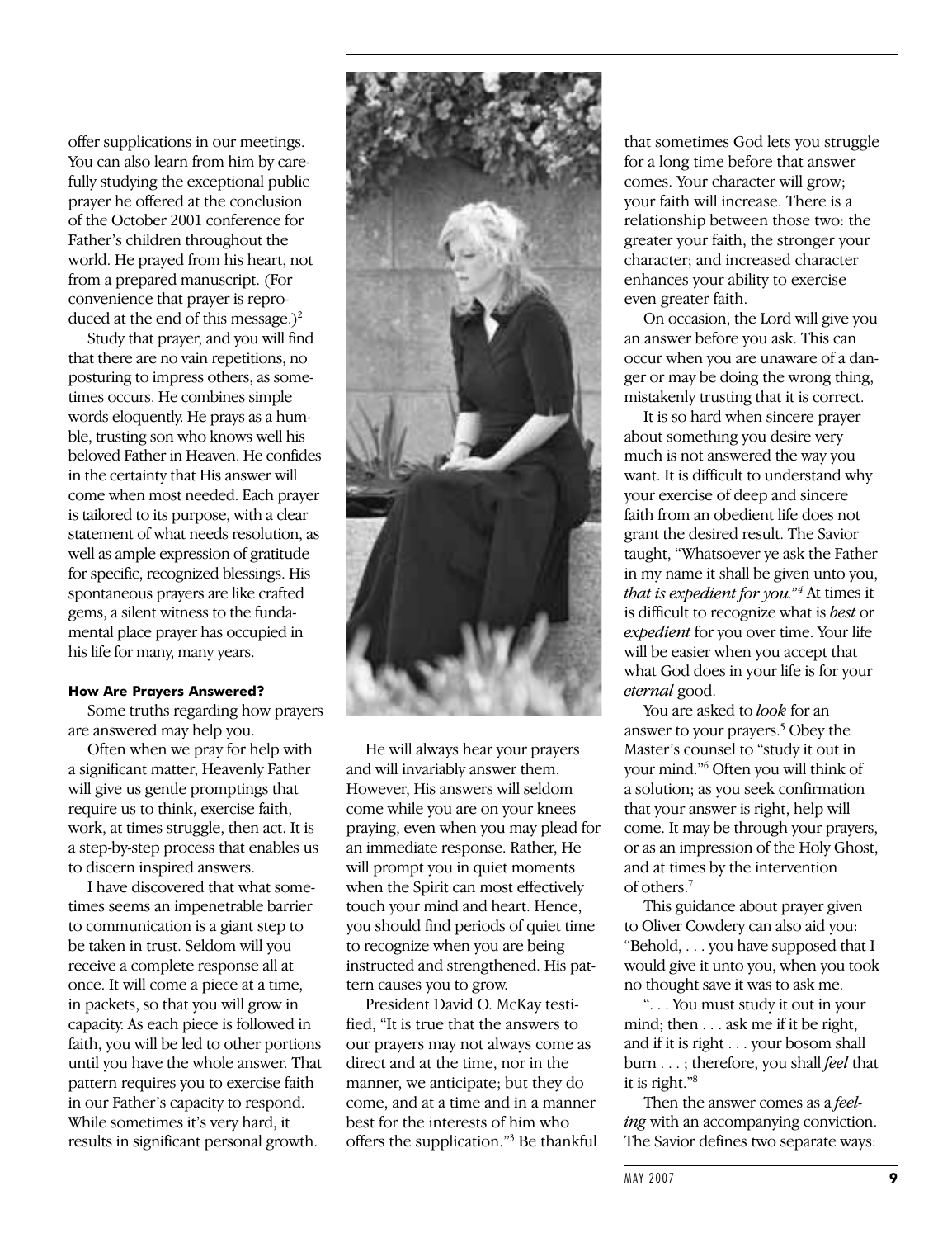

"I will tell you in your *mind* and in your *heart,* by the Holy Ghost."9

Answers to the mind and heart are messages from the Holy Ghost to our spirits. For me, response to the mind is very specific, like dictated words, while response to the heart is generalized, like a feeling to pray more.<sup>10</sup>

Then the Lord clarifies, "But if [what you propose] be not right you . . . shall have a stupor of thought."11 That, for me, is an unsettling, discomforting feeling.

Oliver Cowdery was taught another way in which positive answers come: "Did I not speak *peace* to your mind concerning the matter?"12 The feeling of peace is the most common confirming witness that I personally experience. When I have been very concerned about an important matter, struggling to resolve it without success, I continued those efforts in faith. Later, an all-pervading peace has

come, settling my concerns, as He has promised.

Some misunderstandings about prayer can be clarified by realizing that the scriptures define principles for effective prayer, but they do not assure *when* a response will be given. Actually, He will reply in one of *three* ways. First, you can feel the peace, comfort, and assurance that confirm that your decision is right. Or second, you can sense that unsettled feeling, the stupor of thought, indicating that your choice is wrong. Or third—and this is the difficult one—you can feel no response.

What do you do when you have prepared carefully, have prayed fervently, waited a reasonable time for a response, and still do not feel an answer? You may want to express thanks when that occurs, for it is an evidence of His trust. When you are living worthily and your choice is consistent

with the Savior's teachings and you need to act, proceed with trust. As you are sensitive to the promptings of the Spirit, one of two things will certainly occur at the appropriate time: either the stupor of thought will come, indicating an improper choice, or the peace or the burning in the bosom will be felt, confirming that your choice was correct. When you are living righteously and are acting with trust, God will not let you proceed too far without a warning impression if you have made the wrong decision.

#### **Gratitude for the Gift of Prayer**

An important aspect of prayer is gratitude. Jesus declared, "And in nothing doth man offend God . . . save those who confess not his hand in all things, and obey not his commandments."13 When we contemplate the incomparable gift of prayer and the limitless blessings that flow from it,